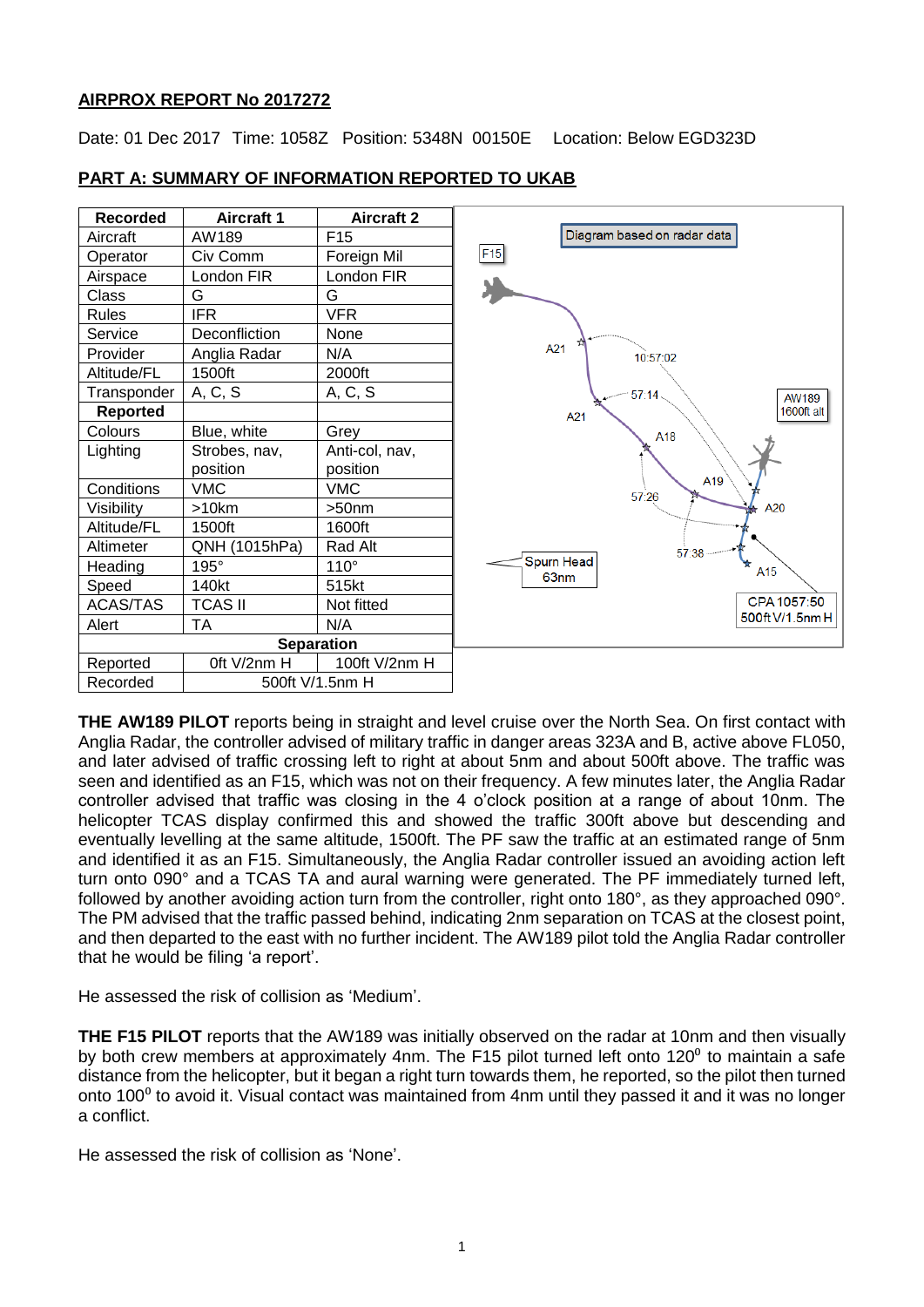**THE ANGLIA RADAR CONTROLLER** reports that the AW189 was routing southbound at 1500ft when a military fast-jet, which was not on frequency, passed behind, right-to-left, at a similar level. Traffic Information was passed to the AW189 pilot. The military jet then changed track to route towards the helicopter. The controller passed avoiding action, left onto a heading of 090°. The military jet continued to route towards the AW189 so the controller passed further avoiding action, right onto a heading of 180°. The AW189 pilot reported becoming visual with the military jet as it passed 2nm north at the same level. Despite there being no prescribed separation minima, it was not possible to maintain deconfliction minima of 5nm due to the speed differential of the aircraft and the high energy manoeuvres of the fastjet. The AW189 pilot advised he would be filing an Airprox report because he thought that the actions of the military pilot were not acceptable.

### **Factual Background**

The weather at Norwich and Humberside was recorded as follows:

EGNJ 011050Z 30011KT 9999 VCSH FEW025TCU SCT040 03/02 Q1023= EGSH 011050Z 36009KT 320V030 9999 FEW015 SCT044 06/03 Q1020 NOSIG=

#### **Analysis and Investigation**

### **CAA ATSI**

ATSI had access to reports from the AW189 pilot, the Anglia Radar controller and the F15 pilot. The local area radar replay data and the Anglia Radar radio recordings were reviewed for the period of the incident. Screenshots produced in this report are provided using recordings of the area radar. All times UTC.

The Airprox was reported by the pilot of an AW189 helicopter when it came into proximity with an F15 while both aircraft were operating over the North Sea approximately 67nm north of Norwich. The AW189 was an IFR flight, and was effectively in receipt of an Offshore Deconfliction Service from Anglia Radar at the time of the Airprox. The F15 was operating under VFR from Lakenheath and was general handling at low-level. The F15 pilot reported as being on a Swanwick Mil UHF frequency at the time of the Airprox. The aircraft was not transponding a Swanwick Military SSR code and ATSI could not determine what type of service, if any, was being received.

The Anglia Radar controller was dealing with a number of helicopters operating to and from oil platforms in the southern North Sea area. The Danger Areas in the vicinity were very busy with military aircraft conducting high energy manoeuvres at all levels. Two of the military aircraft were routinely observed to be operating below 1000ft in the vicinity of the Oil Platforms. The high rate of climb and descent of the military aircraft resulted in the Mode C readouts not always being available on the controller's radar display. The AW189 was not displayed on the controller's radar display for the first 16 mins of its flight.

At 1038:58, the AW189 pilot checked in with the Anglia Radar controller and advised that they were lifting from [platform name], climbing to altitude 1500ft, and were routeing to Norwich, with 18 POB. The controller advised the pilot that the aircraft was not yet showing on radar. A Basic Service was agreed and the Humber QNH of 1016hPa was passed. The controller warned the pilot that there was a lot of military activity in the Danger Areas above them and that the aircraft had on occasion been at low level, but were currently at a higher level. At 1043:00, the AW189 pilot reported level at 1500ft and this was acknowledged by the controller. At 1044:50, the controller advised the AW189 pilot that there were 2 aircraft operating just south of the Schooner Platform and that the Mode C was dropping out due to the fast rate of climb and descent of the aircraft. The AW189 pilot responded that they were VMC and looking. At 1045:50, the controller asked the pilot to pass their radial and range from Norwich and the pilot responded with 017° at 100nm. The controller then advised the AW189 pilot that the military aircraft appeared to be at 1000ft, south of the Schooner platform and that if the aircraft remained low-level they would let them know.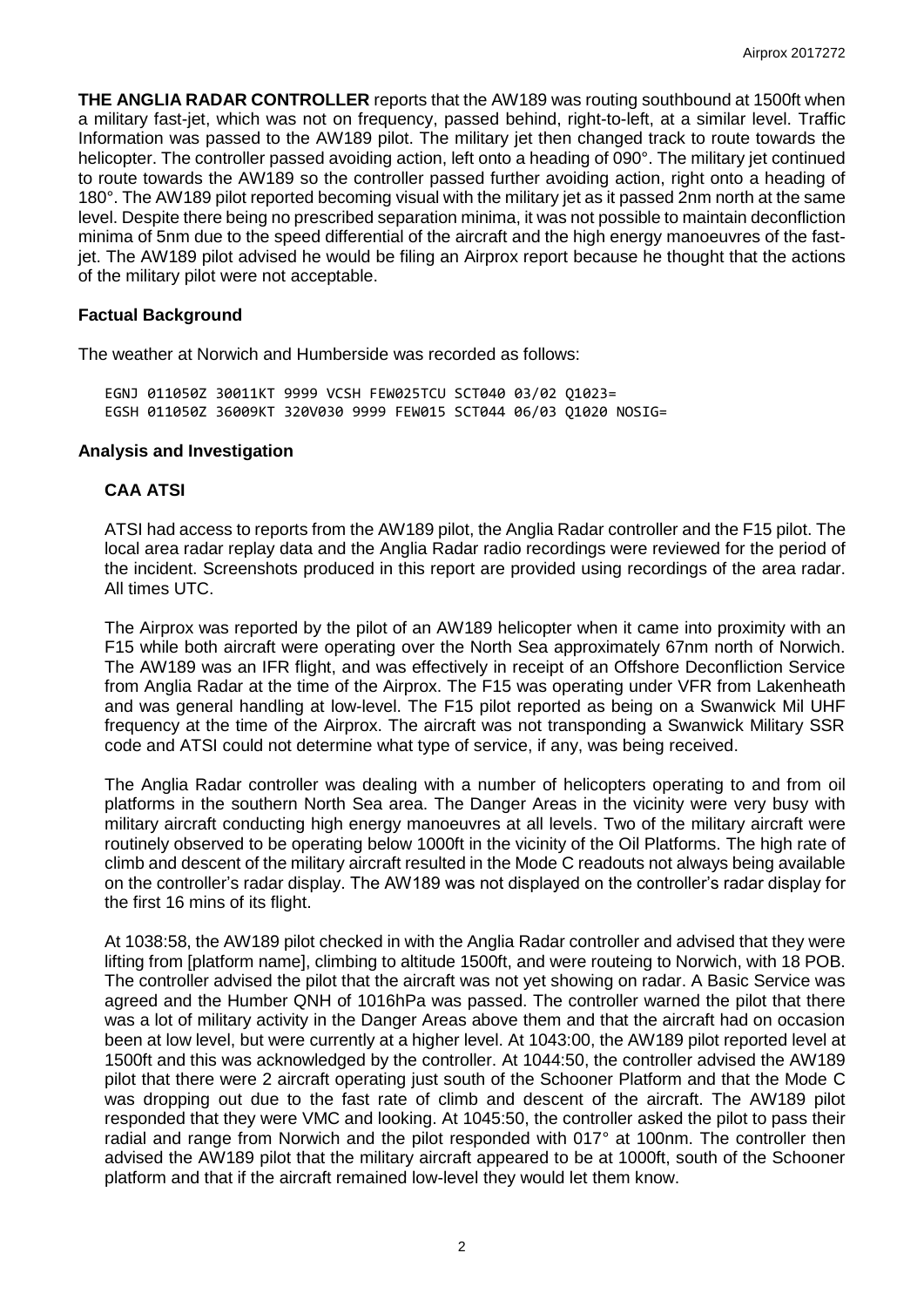At 1050:00, the AW189 was still not showing on the controller's radar display and the controller passed further generic Traffic Information to the AW189 pilot, advising that there was a military contact about 5nm southeast of Schooner, tracking northwest and indicating altitude 3500ft. The pilot responded that they were looking, they made a comment about the cloud base and then called visual with the military aircraft. At 1055:00, the controller instructed the AW189 pilot to squawk ident and went on to identify the aircraft and advise the pilot that they may receive late or no warning of the military traffic from low-level, due to them appearing and disappearing on the radar and that they would keep the pilot advised. At 1056:50, the controller passed Traffic Information to the AW189 pilot, advising that there was military traffic in their 4 o'clock position, 8nm distant, that it would be passing behind right to left, and was indicating 2000ft. The pilot responded that they were looking (Figure 1).



Figure 1 – 1056:50 Figure 2 – 1057:52

At 1057:20, the controller passed an avoiding action left turn on to 090° and updated the position of the military traffic as being northwest of the AW189 by 5nm, the pilot acknowledged the avoiding action turn and the controller then updated the Traffic Information, advising that the traffic was now just north of the AW189 by 2nm and that it was passing behind right to left. The controller then instructed the pilot to turn right heading 180°. The pilot acknowledged the heading change and advised the controller that they were now visual with the traffic and that it was passing down their left-hand side at the same level, about 2nm away. The pilot advised the controller that they would be filing a report and the controller commented that the aircraft appeared to change track at the last minute. CPA occurred at 1057.52 over the Southern North Sea in Class G airspace with the aircraft separated by 1.5nm laterally and 500ft vertically (Figure 2).

There were a number of military aircraft operating in the Danger Areas above where the Airprox occurred (Danger Area 323C & D). The lower limit of these Danger Areas is FL 050. When analysing the Radar replay data for the period of the Airprox event, some radar contacts were observed conducting high energy manoeuvres well below this level [as they were entitled to do].

The AW189 pilot stated in their report that they believed that they were under an Offshore Deconfliction Service (SSR only). This service was not available to the pilot initially due to the aircraft not being displayed on the controllers Radar display. When the AW189 appeared on the Radar display they were identified by the controller. Whilst the service was not changed from the previously agreed Basic Service, the controller issued a warning of late or no traffic information, this was due to the unpredictable manoeuvres and intermittent nature of the military tracks and the associated Mode C information. This would indicate that the controller also believed that they were providing a Deconfliction Service. CAP 493 and CAP 774 state that, under the terms of a Deconfliction Service in Class G Airspace: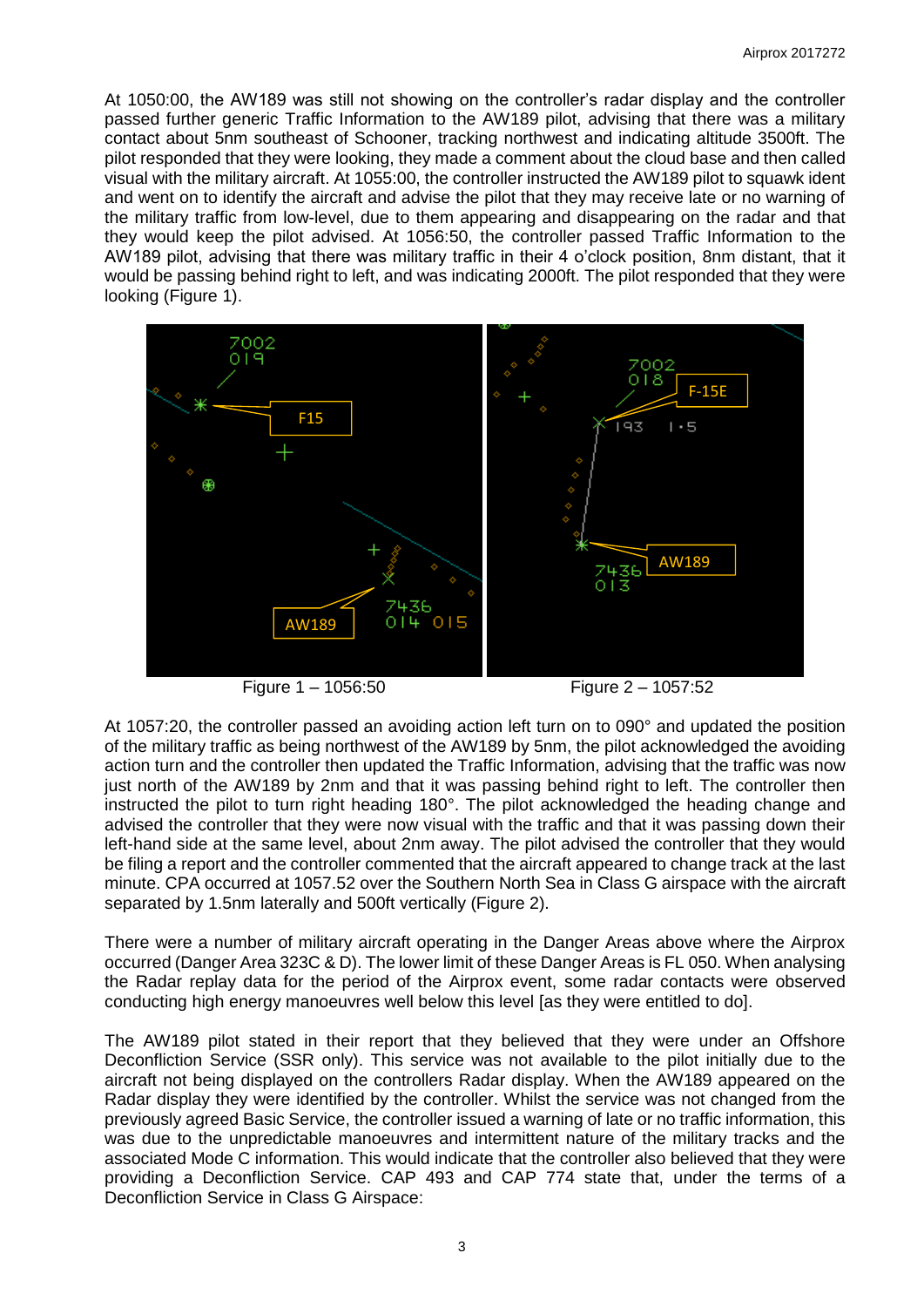'controllers are required to provide traffic information, accompanied with a heading and/or level instruction aimed at achieving a planned deconfliction minima against all observed conflicting aircraft. The deconfliction minima against un co-ordinated traffic are:

5 NM laterally (subject to surveillance capability and regulatory approval); or

3,000 ft vertically and, unless the SSR code indicates that the Mode C data has been verified, the surveillance returns, however presented, should not merge.'

The requirements go on to explain:

'high controller workload or RTF loading may reduce the ability of the controller to pass deconfliction advice and the timeliness of such information. Furthermore, unknown aircraft may make rapid and unpredictable manoeuvres. Consequently, it is recognised that controllers cannot guarantee to achieve these deconfliction minima; however, they shall apply all reasonable endeavours.

In areas of high traffic density, Deconfliction Service may be provided, despite the controller considering it unlikely that deconfliction minima will be achieved. In such circumstances controllers should advise the pilot of reduced traffic information delivery and that deconfliction minima may not be achieved.'

An Airprox occurred when an AW189 came into proximity with an F15 while both aircraft were operating in Class G Airspace over the North Sea, approximately 67 miles north of Norwich. In Class G Airspace under the terms of a Deconfliction Service the controller provides specific surveillance-derived Traffic Information and allocates headings and/or levels to fly, aimed at achieving planned deconfliction minima, or for positioning and/or sequencing. Nevertheless, the avoidance of other traffic remains the pilot's responsibility.

The unpredictability and intermittent nature of the military aircraft operating in the Danger Areas above where the Airprox occurred created challenges to the controller in terms of the provision of deconfliction minima, traffic information and avoiding action advice. Despite these challenges the controller discharged their responsibilities effectively when they issued the pilot with a warning of late or no traffic information, and continued to pass timely and accurate traffic information and avoidance advice until the pilot reported having the F15 in sight.

# **UKAB Secretariat**

The AW189 and F15 pilots shared an equal responsibility for collision avoidance and not to operate in such proximity to other aircraft as to create a collision hazard<sup>1</sup>.

#### **NATS Ltd Occurrence Investigation**

The NATS Ltd occurrence investigation concluded that the AW189 helicopter, returning from a rig to Norwich and receiving an Offshore Deconfliction Service from Anglia Radar, came into close proximity with an unknown fast-jet squawking 7002. The Anglia Radar controller passed traffic information and then avoiding action but was unable to maintain Deconfliction Minima due to the large speed differential and unpredictable manoeuvres of the fast- jet.

#### **Summary**

l

An Airprox was reported when an AW189 and an F15 flew into proximity at 1058 on Friday 1<sup>st</sup> December 2017. Both pilots were operating under VFR in VMC, the AW189 pilot in receipt of an Offshore Deconfliction Service from Anglia Radar and the F15 pilot not in receipt of a Service.

<sup>1</sup> SERA.3205 Proximity.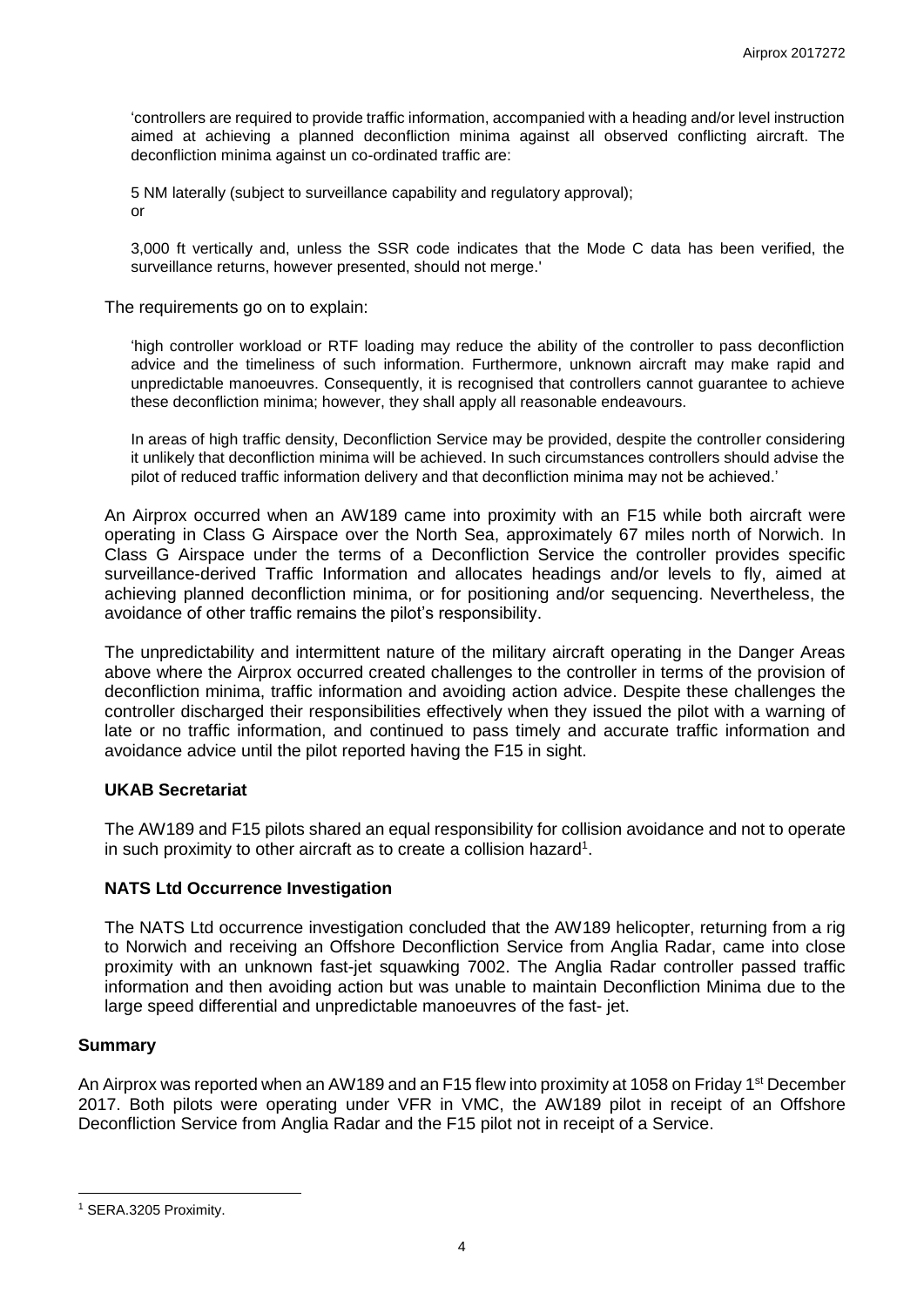# **PART B: SUMMARY OF THE BOARD'S DISCUSSIONS**

Information available consisted of reports from both pilots, radar photographs/video recordings, a report from the air traffic controller involved and reports from the appropriate ATC authority.

The Board first considered the pilots' actions, noting first that the event took place in Class G airspace and that both the AW189 and F15 crews were entitled users of that airspace. Members discussed the likely perception of the AW189 pilot, and felt that his appreciation of the TCAS information and the application of avoiding action turns by the Anglia Radar controller had no doubt added to his sense of alarm. Considering the total safety picture, members noted that the F15 crew reported they had detected the AW189 on their radar at a range of 10nm and obtained a visual sighting at 4nm. The F15 crew turned in order to increase separation, but the AW189's coincidental avoiding action left turn caused the F15 crew to modify their initial turn by a further 20°, again with the AW189 in sight.

Given the separation at CPA, members agreed that the incident was probably best described as the AW189 pilot being concerned by the proximity of the F15, no doubt in part due to its speed, but that in this instance normal procedures and safety standards had pertained and there had been no risk of collision.

Members wondered whether the F15 crew were aware that helicopters operating at low-level in the North Sea were normally fitted with TCAS and could be operating under an Offshore Deconfliction Service, both of which could result in alerts or avoiding action, especially in the proximity of high-speed traffic. Members also discussed the degree to which USAFE-UK crews were aware of the extent of low-level commercial helicopter traffic in the North Sea, recognising that military personnel tend only to remain on assignment in one location for a short period of time (typically no more than 2 or 3 years) and may not be as familiar with UK operations as indigenous operators. The Board felt that the associated turnover of crews could result in a potential loss of 'corporate memory', and they resolved to recommend that 'USAFE-UK consider promulgation of North Sea helicopter activity to F15 crews'.

# **PART C: ASSESSMENT OF CAUSE AND RISK**

Cause: The AW189 pilot was concerned by the proximity of the F15.

Degree of Risk: E.

Recommendations: USAFE-UK consider promulgation of North Sea helicopter activity to F15 crews.

#### Safety Barrier Assessment<sup>2</sup>

In assessing the effectiveness of the safety barriers associated with this incident, the Board concluded that the key factors had been that:

### **ANSP:**

 $\overline{\phantom{a}}$ 

**Warning System Operation and Compliance** were assessed as **not used** because the Anglia Radar console was not configured with an automatic warning system.

#### **Flight Crew:**

**Warning System Operation and Compliance** were assessed as **effective** on the part of the AW189 but only **partially available** because the F15 was not fitted with a TAS or CWS.

<sup>&</sup>lt;sup>2</sup> The UK Airprox Board scheme for assessing the Availability, Functionality and Effectiveness of safety barriers can be found on the **UKAB Website**.